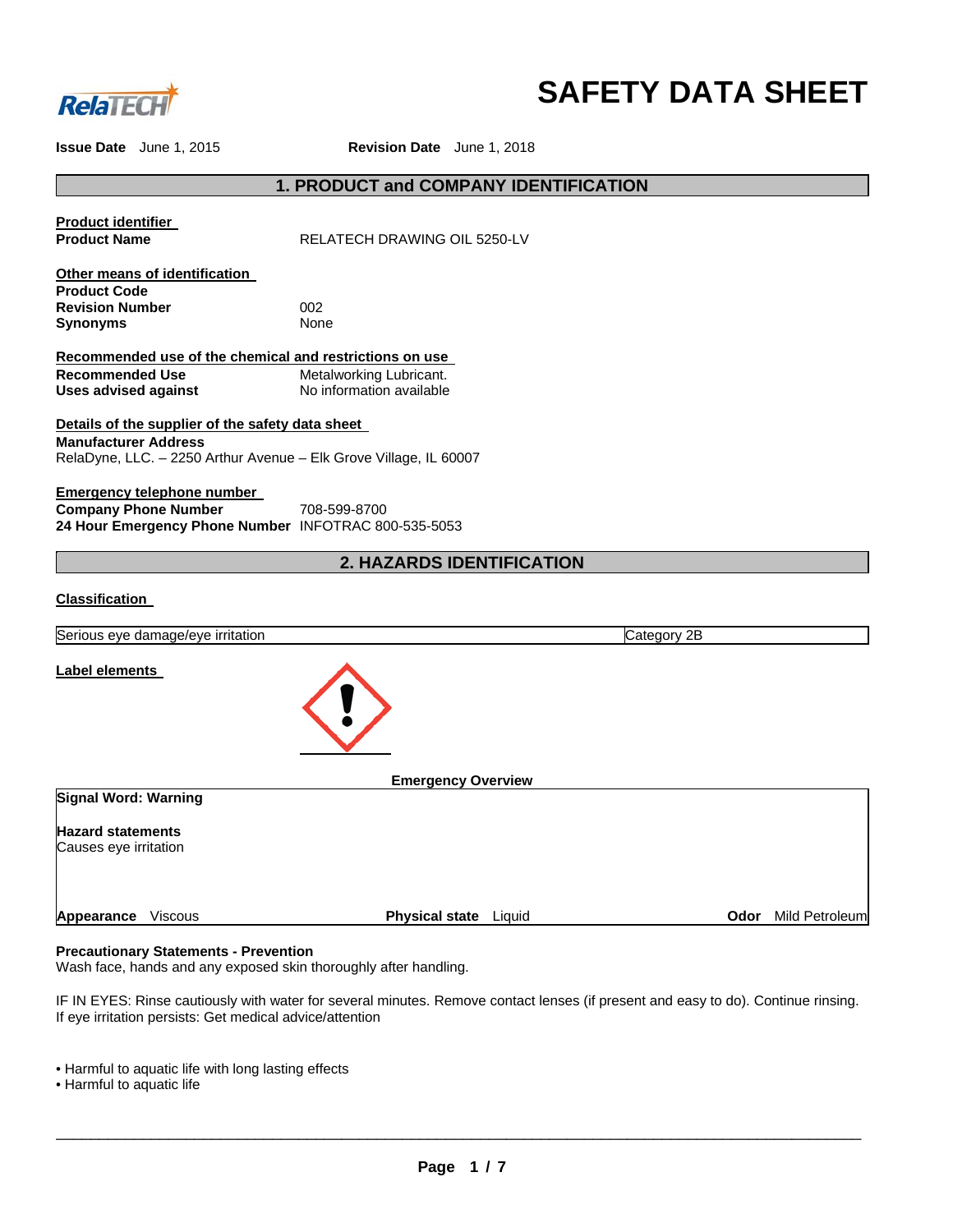# **3. COMPOSITION/INFORMATION ON INGREDIENTS**

 $\overline{\phantom{a}}$  , and the set of the set of the set of the set of the set of the set of the set of the set of the set of the set of the set of the set of the set of the set of the set of the set of the set of the set of the s

| <b>Chemical Name</b>                                 | CAS No.    | Weight-% | <b>Trade Secret</b> |
|------------------------------------------------------|------------|----------|---------------------|
| Petroleum distillates, hydrotreated heavy paraffinic | 64742-54-7 | 60-90    |                     |
|                                                      |            |          |                     |

\* The exact percentage (concentration) of composition has been withheld as a trade secret.

| <b>4. FIRST AID MEASURES</b>                                                                                |                                                                                                                         |  |  |
|-------------------------------------------------------------------------------------------------------------|-------------------------------------------------------------------------------------------------------------------------|--|--|
| <b>First aid measures</b>                                                                                   |                                                                                                                         |  |  |
| Eye contact                                                                                                 | Rinse thoroughly with plenty of water for at least 15 minutes, lifting lower and upper eyelids.<br>Consult a physician. |  |  |
| <b>Skin Contact</b>                                                                                         | If skin irritation persists, call a physician. Wash contaminated clothing before reuse. Wash<br>with soap and water.    |  |  |
| <b>Inhalation</b>                                                                                           | Remove to fresh air.                                                                                                    |  |  |
| <b>Ingestion</b>                                                                                            | Do NOT induce vomiting. Get medical attention. Drink 1 or 2 glasses of water.                                           |  |  |
| Most important symptoms and effects, both acute and delayed                                                 |                                                                                                                         |  |  |
| <b>Symptoms</b>                                                                                             | No information available.                                                                                               |  |  |
|                                                                                                             | Indication of any immediate medical attention and special treatment needed                                              |  |  |
| Note to physicians                                                                                          | Treat symptomatically.                                                                                                  |  |  |
|                                                                                                             | <b>5. FIRE-FIGHTING MEASURES</b>                                                                                        |  |  |
| Suitable extinguishing media                                                                                | Use extinguishing measures that are appropriate to local circumstances and the surrounding environment.                 |  |  |
| Unsuitable extinguishing media                                                                              | Caution: Use of water spray when fighting fire may be inefficient.                                                      |  |  |
| Specific hazards arising from the chemical<br>No information available.                                     |                                                                                                                         |  |  |
| <u>Explosion data_</u><br><b>Sensitivity to Mechanical Impact</b><br><b>Sensitivity to Static Discharge</b> | None.<br>None.                                                                                                          |  |  |
| Protective equipment and precautions for firefighters<br>protective gear.                                   | As in any fire, wear self-contained breathing apparatus pressure-demand, MSHA/NIOSH (approved or equivalent) and full   |  |  |
| <b>UNUSUAL FIRE &amp; EXPLOSION HAZARDS</b><br>below 120° F                                                 | Toxic Fumes may be evolved on burning or exposure to heat. Pressure may increase in overheated closed containers. Store |  |  |
|                                                                                                             | <b>6. ACCIDENTAL RELEASE MEASURES</b>                                                                                   |  |  |

# **Personal precautions, protective equipment and emergency procedures**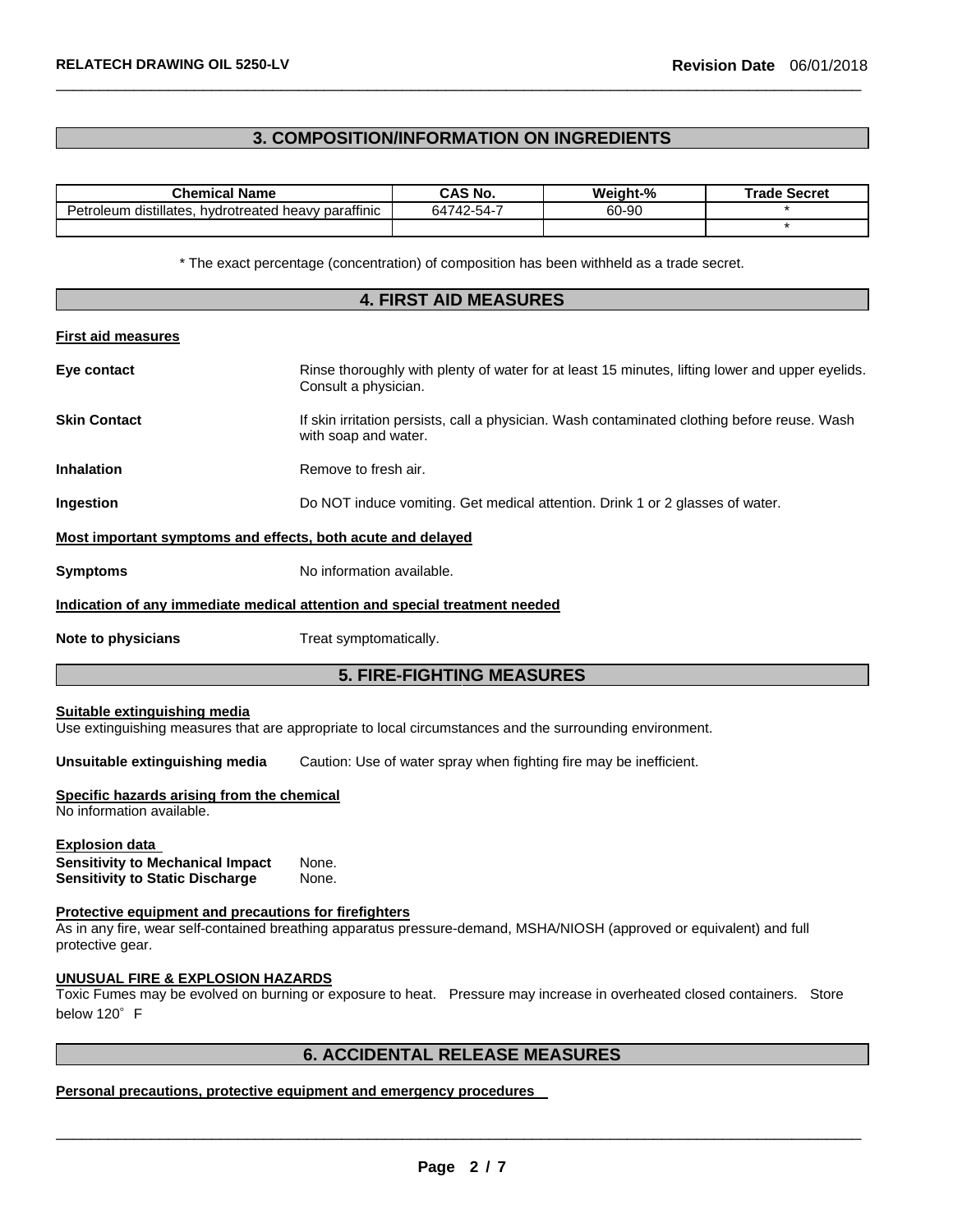| <b>Personal precautions</b>                                  | Use personal protective equipment as required. Ensure adequate ventilation, especially in<br>confined areas. Stop leak if you can do it without risk.                                                                                                     |  |  |  |
|--------------------------------------------------------------|-----------------------------------------------------------------------------------------------------------------------------------------------------------------------------------------------------------------------------------------------------------|--|--|--|
| <b>Environmental precautions</b>                             |                                                                                                                                                                                                                                                           |  |  |  |
| <b>Environmental precautions</b>                             | See Section 12 for additional ecological information.                                                                                                                                                                                                     |  |  |  |
| Methods and material for containment and cleaning up         |                                                                                                                                                                                                                                                           |  |  |  |
| <b>Methods for containment</b>                               | Prevent further leakage or spillage if safe to do so.                                                                                                                                                                                                     |  |  |  |
| Methods for cleaning up                                      | Soak up with inert absorbent material. Prevent product from entering drains. Pick up and<br>transfer to properly labeled containers.                                                                                                                      |  |  |  |
| Prevention of secondary hazards                              | Clean contaminated objects and areas thoroughly observing environmental regulations.                                                                                                                                                                      |  |  |  |
|                                                              | 7. HANDLING AND STORAGE                                                                                                                                                                                                                                   |  |  |  |
| <b>Precautions for safe handling</b>                         |                                                                                                                                                                                                                                                           |  |  |  |
| Advice on safe handling                                      | Handle in accordance with good industrial hygiene and safety practice. Avoid breathing<br>fume/mist/vapors/spray.                                                                                                                                         |  |  |  |
| Conditions for safe storage, including any incompatibilities |                                                                                                                                                                                                                                                           |  |  |  |
| <b>Storage Conditions</b>                                    | Keep away from heat, sparks, flame and other sources of ignition (i.e., pilot lights, electric<br>motors and static electricity). Keep containers tightly closed in a dry, cool and well-<br>ventilated place. Store at temperatures not exceeding 120°F. |  |  |  |
| Incompatible materials                                       | Incompatible with oxidizing agents. Incompatible with strong acids and bases.                                                                                                                                                                             |  |  |  |
| 8. EXPOSURE CONTROLS/PERSONAL PROTECTION                     |                                                                                                                                                                                                                                                           |  |  |  |
| <b>Control parameters</b>                                    |                                                                                                                                                                                                                                                           |  |  |  |
| <b>Exposure Guidelines</b>                                   | This product, as supplied, does not contain any hazardous materials with occupational                                                                                                                                                                     |  |  |  |
| <b>Appropriate engineering controls</b>                      | exposure limits established by the region specific regulatory bodies.                                                                                                                                                                                     |  |  |  |
| <b>Engineering Controls</b>                                  | Showers<br>Eyewash stations<br>Ventilation systems.                                                                                                                                                                                                       |  |  |  |
|                                                              | Individual protection measures, such as personal protective equipment                                                                                                                                                                                     |  |  |  |
| <b>Eye/face protection</b>                                   | Wear safety glasses with side shields (or goggles).                                                                                                                                                                                                       |  |  |  |
| Skin and body protection                                     | Wear protective nitrile or Neoprene™ gloves.                                                                                                                                                                                                              |  |  |  |
| <b>Respiratory protection</b>                                | No protective equipment is needed under normal use conditions. If exposure limits are<br>exceeded or irritation is experienced, ventilation and evacuation may be required.                                                                               |  |  |  |
| <b>General Hygiene Considerations</b>                        | Do not eat, drink or smoke when using this product.                                                                                                                                                                                                       |  |  |  |
|                                                              | 9. PHYSICAL AND CHEMICAL PROPERTIES                                                                                                                                                                                                                       |  |  |  |
| Information on basic physical and chemical properties        |                                                                                                                                                                                                                                                           |  |  |  |

**Physical state** Liquid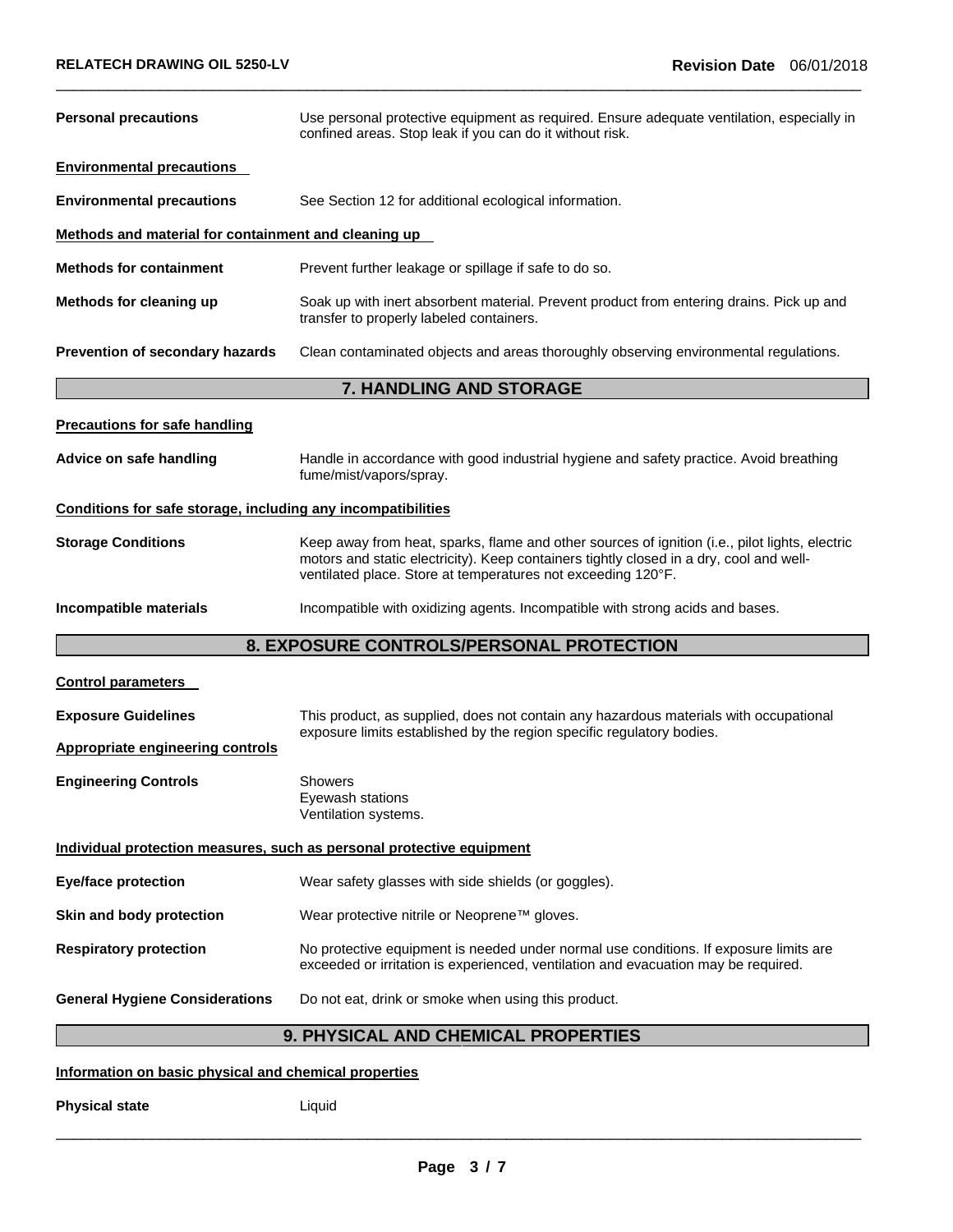| Appearance<br>Color                 | Viscous<br>Yellow                  | Odor<br><b>Odor threshold</b> | Mild petroleum<br>No information available |
|-------------------------------------|------------------------------------|-------------------------------|--------------------------------------------|
|                                     |                                    |                               |                                            |
| <b>Property</b>                     | <b>Values</b>                      | Remarks • Method              |                                            |
| рH                                  | <b>Essentially Neutral</b>         |                               |                                            |
| <b>Melting point/freezing point</b> | No information available           |                               |                                            |
| Boiling point / boiling range       | No information available           |                               |                                            |
| <b>Flash point</b>                  | 350°F                              |                               |                                            |
| <b>Evaporation rate</b>             | Less than 0.01 (@1ATM and 25°C. n- |                               |                                            |
|                                     | butyl acetate=1                    |                               |                                            |
| Flammability (solid, gas)           | No information available           |                               |                                            |
| <b>Flammability Limit in Air</b>    |                                    |                               |                                            |
| <b>Upper flammability limit:</b>    | 10% (Estimated Value)              |                               |                                            |
| Lower flammability limit:           | 1% (Estimated Value)               |                               |                                            |
| Vapor pressure                      | Less than 0.01 mm HG               |                               |                                            |
| <b>Vapor density</b>                | Greater than 1 (Air=1)             |                               |                                            |
| <b>Specific Gravity</b>             | 0.95 lbs/gal: 7.9                  |                               |                                            |
| <b>Water solubility</b>             | Insoluble in water                 |                               |                                            |
| Solubility in other solvents        | No information available           |                               |                                            |
| <b>Partition coefficient</b>        | No information available           |                               |                                            |
| <b>Autoignition temperature</b>     | No information available           |                               |                                            |
| <b>Decomposition temperature</b>    | No information available           |                               |                                            |
| <b>Kinematic viscosity</b>          | 46 cSt@ 40°C                       |                               |                                            |
| <b>Dynamic viscosity</b>            | No information available           |                               |                                            |
| <b>Explosive properties</b>         | No information available           |                               |                                            |
| <b>Oxidizing properties</b>         | No information available           |                               |                                            |
| <b>Other Information</b>            |                                    |                               |                                            |
| <b>Softening point</b>              | No information available           |                               |                                            |
| Molecular weight                    | No information available           |                               |                                            |
| <b>VOC Content (%)</b>              | Negligible                         |                               |                                            |
| <b>Density</b>                      | No information available           |                               |                                            |
| <b>Bulk density</b>                 | No information available           |                               |                                            |
| <b>10. STABILITY AND REACTIVITY</b> |                                    |                               |                                            |

# **Reactivity**

Not Applicable

#### **Chemical stability**

Stable under recommended storage conditions.

# **Possibility of Hazardous Reactions**

None under normal processing.

#### **Hazardous polymerization**

Hazardous polymerization does not occur.

#### **Conditions to avoid**

Strong oxidizing agents. Heat, flames and sparks.

#### **Incompatible materials**

Incompatible with oxidizing agents. Incompatible with strong acids and bases.

# **Hazardous Decomposition Products**

Thermal decomposition can lead to release of irritating and toxic gases and vapors.

# **11. TOXICOLOGICAL INFORMATION**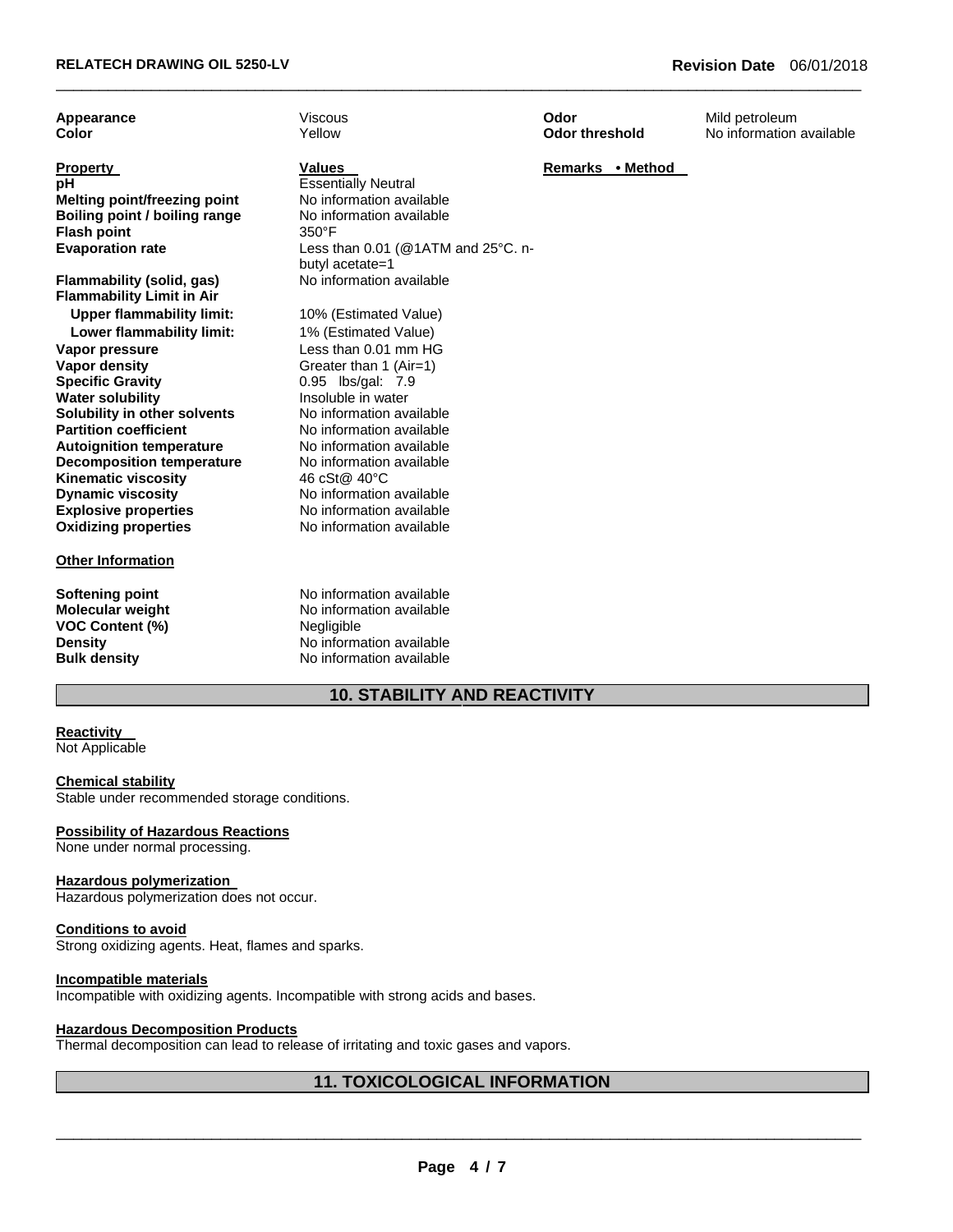|  |  | Information on likely routes of exposure |  |
|--|--|------------------------------------------|--|
|--|--|------------------------------------------|--|

| <b>Product Information</b> | No data available                                                                                                           |
|----------------------------|-----------------------------------------------------------------------------------------------------------------------------|
| <b>Inhalation</b>          | Avoid breathing vapors or mists. Inhalation of vapors in high concentration may cause<br>irritation of respiratory system.  |
| Eye contact                | Contact with eyes may cause irritation.                                                                                     |
| <b>Skin Contact</b>        | Prolonged contact may cause redness and irritation.                                                                         |
| Ingestion                  | Unlikely to cause harm if accidentally swallowed in small doses, though larger quantities<br>may cause nausea and diarrhea. |

| <b>Chemical Name</b>          | Oral LD50             | Dermal LD50                | <b>Inhalation LC50</b> |
|-------------------------------|-----------------------|----------------------------|------------------------|
| Petroleum distillates,        | > 5000 mg/kg<br>(Rat) | ′ Rabbit ,<br>> 2000 mg/kg | 5.7 ml/l 4 hours (Rat) |
| hydrotreated heavy paraffinic |                       |                            |                        |

#### **Information on toxicological effects**

**Symptoms** No information available.

# **Delayed and immediate effects as well as chronic effects from short and long-term exposure**

| <b>Skin corrosion/irritation</b><br>Serious eye damage/eye irritation<br><b>Irritation</b><br><b>Sensitization</b>    |                                                                                                                  | Irritating to skin.<br>Irritating to eyes.<br>May cause skin and eye irritation. PROLONGED OR REPEATED CONTACT MAY DRY<br>SKIN AND CAUSE IRRITATION.<br>No information available. |            |             |
|-----------------------------------------------------------------------------------------------------------------------|------------------------------------------------------------------------------------------------------------------|-----------------------------------------------------------------------------------------------------------------------------------------------------------------------------------|------------|-------------|
| Germ cell mutagenicity                                                                                                | No information available.                                                                                        |                                                                                                                                                                                   |            |             |
| Carcinogenicity                                                                                                       | No information available.                                                                                        |                                                                                                                                                                                   |            |             |
| <b>Chemical Name</b>                                                                                                  | <b>ACGIH</b>                                                                                                     | <b>IARC</b>                                                                                                                                                                       | <b>NTP</b> | <b>OSHA</b> |
| Petroleum distillates.<br>hydrotreated heavy paraffinic<br>64742-54-7                                                 | A <sub>2</sub>                                                                                                   | х<br>Group 1                                                                                                                                                                      |            |             |
| <b>Reproductive toxicity</b><br><b>STOT - single exposure</b><br>STOT - repeated exposure<br><b>Aspiration hazard</b> | No information available.<br>No information available.<br>No information available.<br>No information available. |                                                                                                                                                                                   |            |             |

# **Numerical measures of toxicity - Product Information**

# **12. ECOLOGICAL INFORMATION**

# **Ecotoxicity**

.

Harmful to aquatic life with long lasting effects

0.12% of the mixture consists of components(s) of unknown hazards to the aquatic environment

| <b>Chemical Name</b>                                                  | Algae/aguatic plants | <b>Fish</b>                                 | <b>Toxicity to</b><br>microorganisms | <b>Crustacea</b>                      |
|-----------------------------------------------------------------------|----------------------|---------------------------------------------|--------------------------------------|---------------------------------------|
| Petroleum distillates,<br>hydrotreated heavy paraffinic<br>64742-54-7 |                      | 5000: 96 h Oncorhynchus<br>mykiss mg/L LC50 |                                      | 1000: 48 h Daphnia magna<br>mg/L EC50 |
|                                                                       |                      |                                             |                                      |                                       |

# **Persistence and degradability**

| $\mathbf{A}$ | $- - -$<br>. |
|--------------|--------------|
|              |              |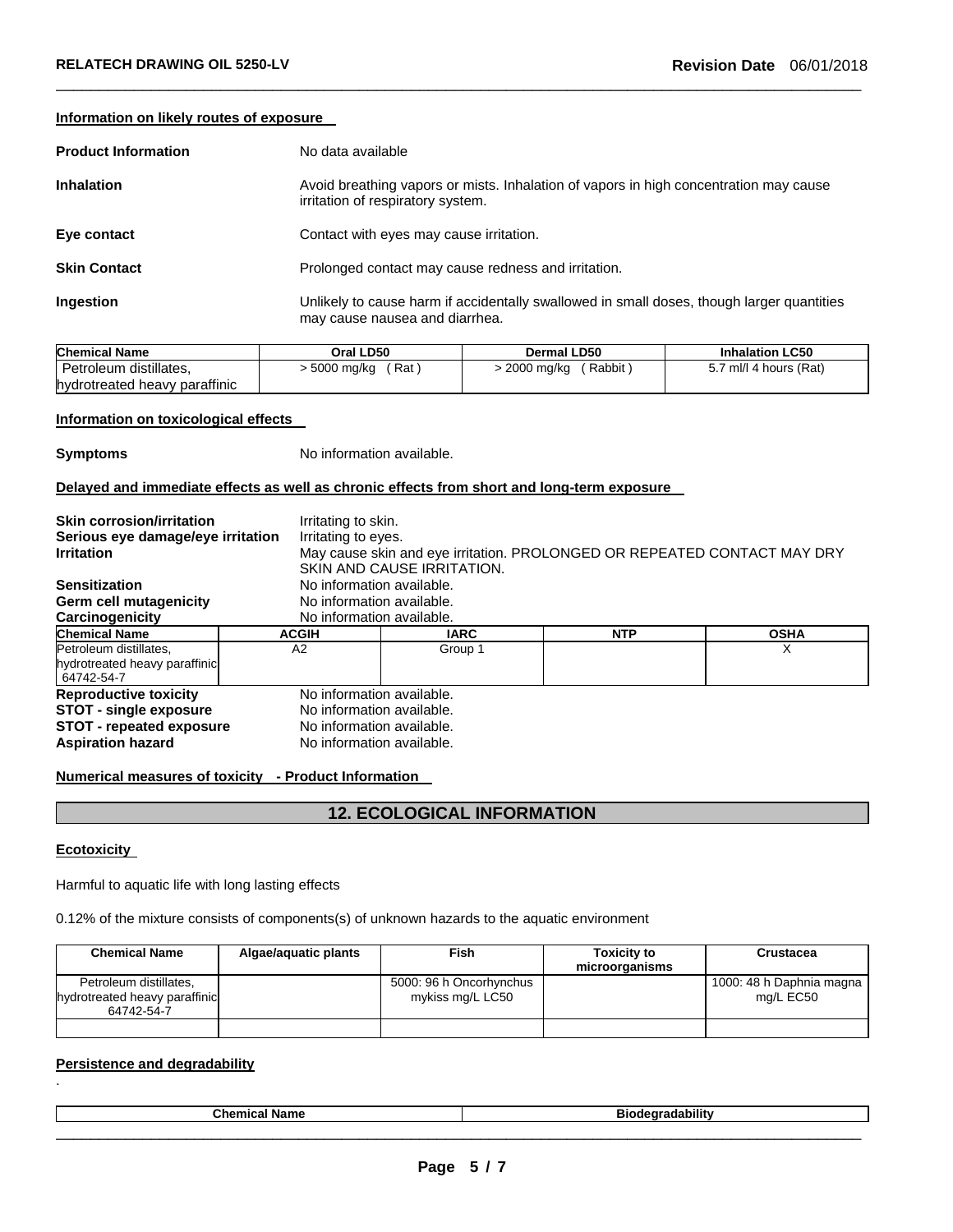|                                | Petroleum distillates, hydrotreated heavy paraffinic | Inherent                                                                               |
|--------------------------------|------------------------------------------------------|----------------------------------------------------------------------------------------|
| Other adverse effects          | No information available                             |                                                                                        |
|                                |                                                      | <b>13. DISPOSAL CONSIDERATIONS</b>                                                     |
| <b>Waste treatment methods</b> |                                                      |                                                                                        |
| <b>Disposal of wastes</b>      | regulations.                                         | Disposal should be in accordance with applicable regional, national and local laws and |
| <b>Contaminated packaging</b>  | Do not reuse container.                              |                                                                                        |
|                                |                                                      |                                                                                        |
|                                |                                                      |                                                                                        |
|                                |                                                      |                                                                                        |
|                                |                                                      | <b>14. TRANSPORT INFORMATION</b>                                                       |
|                                |                                                      |                                                                                        |
| <b>DOT</b>                     | Not regulated                                        |                                                                                        |

| ICAO (air) | Not regulated |
|------------|---------------|
|------------|---------------|

**IATA** Not regulated

# **15. REGULATORY INFORMATION**

| International Inventories |                                                                             |
|---------------------------|-----------------------------------------------------------------------------|
| <b>TSCA</b>               | All components of this material are on the US TSCA Inventory or are exempt. |
| <b>DSL/NDSL</b>           | Does not comply                                                             |
| <b>EINECS/ELINCS</b>      | Does not comply                                                             |
| <b>ENCS</b>               | Does not comply                                                             |
| <b>IECSC</b>              | Does not comply                                                             |
| <b>KECL</b>               | Does not comply                                                             |
| <b>PICCS</b>              | Does not comply                                                             |
| <b>AICS</b>               | Does not comply                                                             |

**Legend:** 

**TSCA** - United States Toxic Substances Control Act Section 8(b) Inventory **DSL/NDSL** - Canadian Domestic Substances List/Non-Domestic Substances List **EINECS/ELINCS** - European Inventory of Existing Chemical Substances/European List of Notified Chemical Substances **ENCS** - Japan Existing and New Chemical Substances **IECSC** - China Inventory of Existing Chemical Substances **KECL** - Korean Existing and Evaluated Chemical Substances **PICCS** - Philippines Inventory of Chemicals and Chemical Substances **AICS** - Australian Inventory of Chemical Substances

# **US Federal Regulations**

# **SARA 313**

Section 313 of Title III of the Superfund Amendments and Reauthorization Act of 1986 (SARA). This product does not contain any chemicals which are subject to the reporting requirements of the Act and Title 40 of the Code of Federal Regulations, Part 372